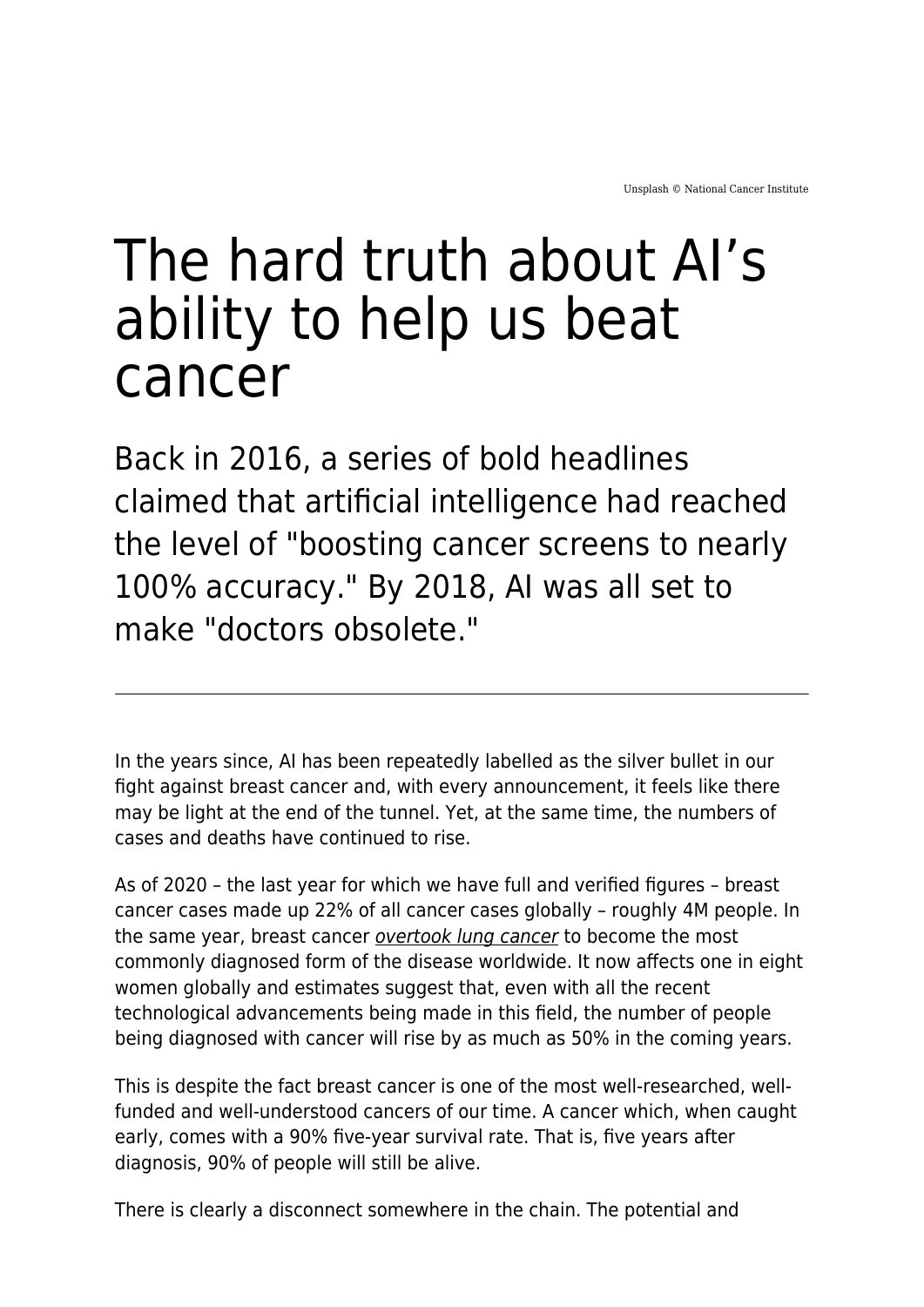promise being made in labs are not filtering through to clinics. The numbers suggest millions are dying from a disease that, at least statistically, they should survive. So what's holding it back?

## AI's potential and pitfalls

A person's chances of surviving breast cancer typically correlates with how soon their cancer is caught. At early stages, surgery is commonly used to remove the tumour(s) without the need for systemic treatments like chemotherapy, or a full mastectomy. That's not to say later stage cancers can't be treated effectively, or that early-stage cancers don't prove terminal, but the chances are smaller.

At the heart of catching breast cancers early is screening. This is where the majority of advancements, and headlines, about AI's impact have been concentrated. [Evidence](https://apps.who.int/iris/bitstream/handle/10665/137339/9789241507936_eng.pdf) shows that when women attend "organised, population-based mammography screening programmes," breast cancer mortality is reduced by around 20%, compared to groups of women who don't attend. This is seen across all age groups, not just those in the highest risk categories. Further to this, a Swedish [study](https://acsjournals.onlinelibrary.wiley.com/doi/full/10.1002/cncr.32859) found that women who participated in mammography screening had a 41% reduction in their risk of dying of breast cancer within 10 years.

The processes involved in breast cancer screening lend themselves almost perfectly to the capabilities of AI and machine learning. The quality of a screening programme is rated by how well it detects [cancers](https://www.maddyness.com/uk/2021/01/20/skincare-against-skin-cancer-interview-with-billy-boulos-lifejacket/), referred to as its sensitivity, as well as its recall rates and positive predictive values, or its specificity. These two measures can be quantitatively tracked and verified, which is the bread and butter of data science, and hence AI.

AI can be trained on millions of images and can identify patterns that may, to the naked eye, appear hidden.

The screening workflow similarly suits AI's capabilities. Under the NHS Breast Screening Programme (BSP), every mammogram is analysed by two separate readers who, in the majority of cases, are trained radiologists. If these readers don't agree on the required outcome for the patient, the mammogram is sent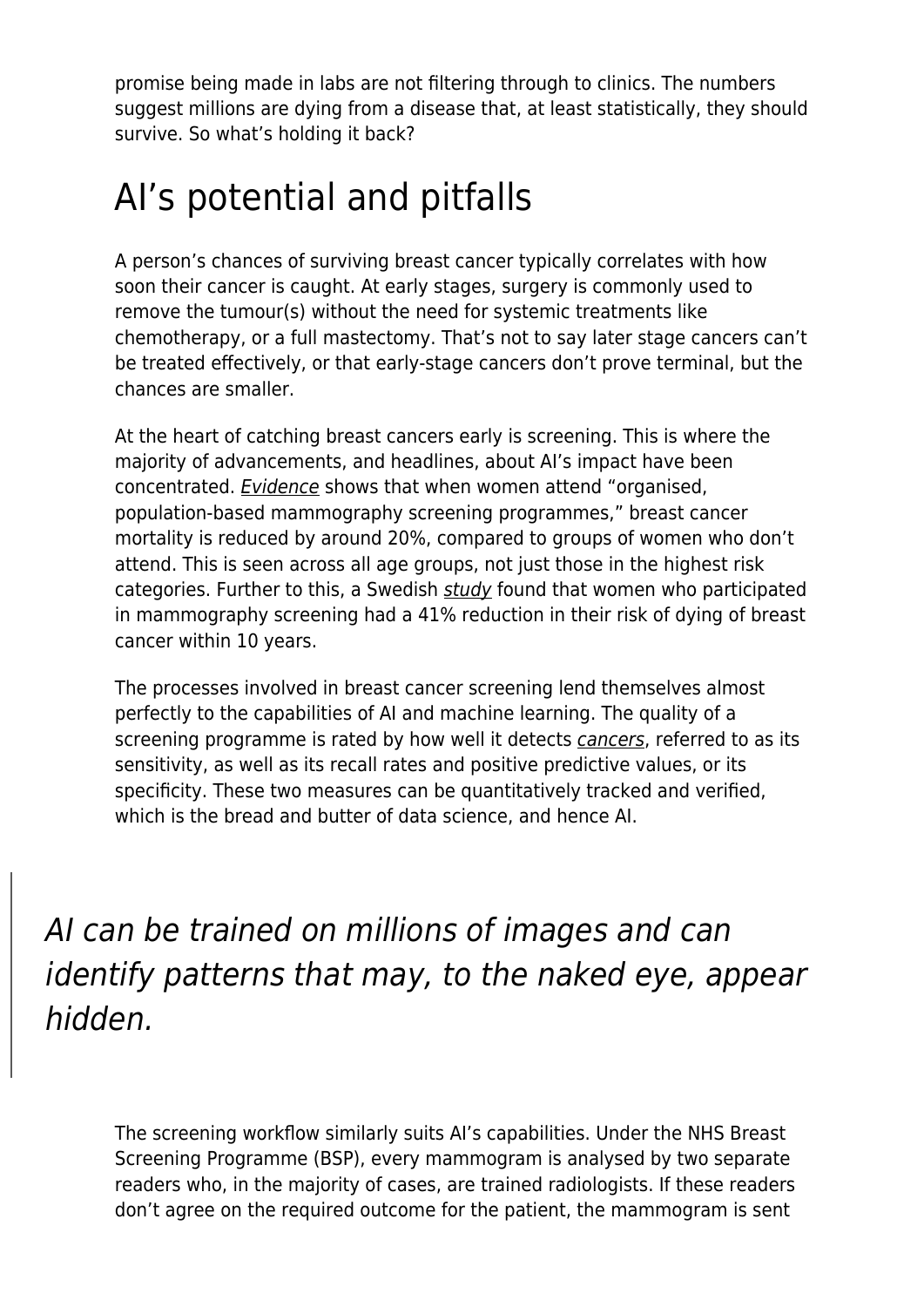to arbitration.

Such due diligence is necessary because it reduces the rates of missed cancers. It also improves the number of false positives, both of which can cause psychological and physical damage to patients. Yet such due diligence is time-consuming, expensive and requires a large amount of resources.

In this way, AI can be inserted at any one of these steps in a clinical workflow to save time, money and resources. It can lighten the load of a radiologist by complementing or replacing readings. It can be used to spot anomalies. AI could filter out so-called "normal" readings, referring only those with anomalies to the human readers, or, when paired with automation, can take on the heavy lifting of admin and reports, leaving radiologists with more time and resources for analysing suspicious readings and patient care.

#### Unsplash © Artem Beliaikin

#### When AI just isn't enough

There is, however, a catch. In fact, there are two. Firstly, there are significant liability, regulatory and cultural hurdles to overcome when introducing AI, or any new technologies, into clinical routines. Secondly, research has increasingly shown that AI, when used alone, just isn't enough.

"While it's a new and exciting area, almost anything that provides diagnostics using AI, particularly using image processing, is problematic from regulatory and adoption points of view," says Peter Finnie, partner and patent attorney at Potter Clarkson.

"Firstly, there's the issue of getting patentability. Generally speaking, the process requires the right timing and understanding to ensure intellectual property is protected correctly. With digital innovation not fully recognised by the UK patent office, the intricacy of AI complicates this further, as does its fusion with the guarded medical diagnosis process.

"Next, there's regulatory consideration. The introduction of machines for health-related decisions brings up the question of 'Who's liable?'"

#### There are also cultural barriers to navigate.

"To get technology such as predictive AIs into clinical settings where they can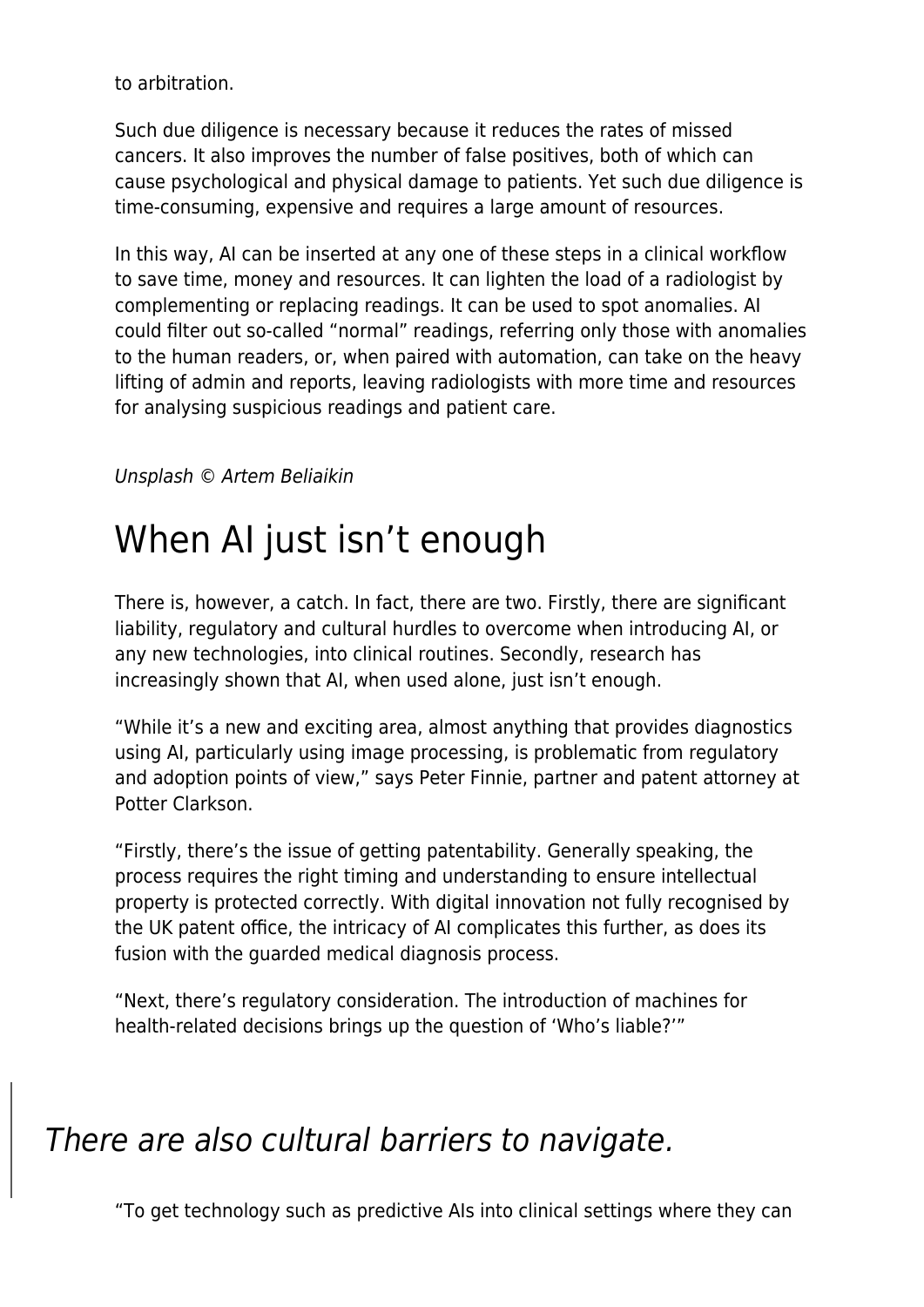save lives means tackling negative connotations and fears," explains Owen Johnson, senior fellow at Leeds University. "AI challenges people and their attitudes: the professionals that the machine can outperform, and the patients that are reduced to statistical probabilities to be fed into complex algorithms. Innovation in healthcare can take decades."

Finnie adds: "Doctors don't know how an AI-based healthtech invention has been trained or the reliability at the edges of its abilities to make predictions. And while the software may have regulatory approval, there's going to be a natural reticence over whether it should be added into the clinical decision pathway they've crafted over a 30-year career."

Elsewhere, as part of a scoping [review](https://www.tandfonline.com/doi/full/10.1080/17434440.2019.1610387) led by Nehmat Houssami from The University of Sydney's Faculty of Medicine and Health in 2019, researchers found that while AI models generally report "good accuracy" for breast cancer detection, "methodological concerns, and evidence gaps" exist that prevent these successes being adopted in clinical settings. These concerns centre on the fact that studies are largely retrospective in nature, and that they rely on small and highly selected image datasets. Some of the methodologies didn't adequately account for the potential of bias in AI model training, while others lacked comparative data.

In September, researchers led by Karoline Freeman from the University of Warwick Medical School went a step further and concluded that AI, on its own, is simply not ready yet. Her team analysed 12 studies totalling 131,800 screened women and, like Houssami, described the methodological quality across the range as lacking. In fact, she described it as "poor."

"Current evidence on the use of AI systems in breast cancer screening is a long way from having the quality and quantity required for its implementation into clinical practice," Freeman explains, citing the fact that in three of the studies, the AI screened out as much as 10% of women who had cancer. Cancer that was successfully identified by human radiologists.

Unsplash © National Cancer Institute

#### If you want something different, you have to do something different

In order for AI to be effectively integrated into breast cancer screening programmes, Freeman claims there will need to be "well-designed comparative test accuracy studies, randomised controlled trials, and cohort studies in large screening populations which evaluate commercially available AI systems in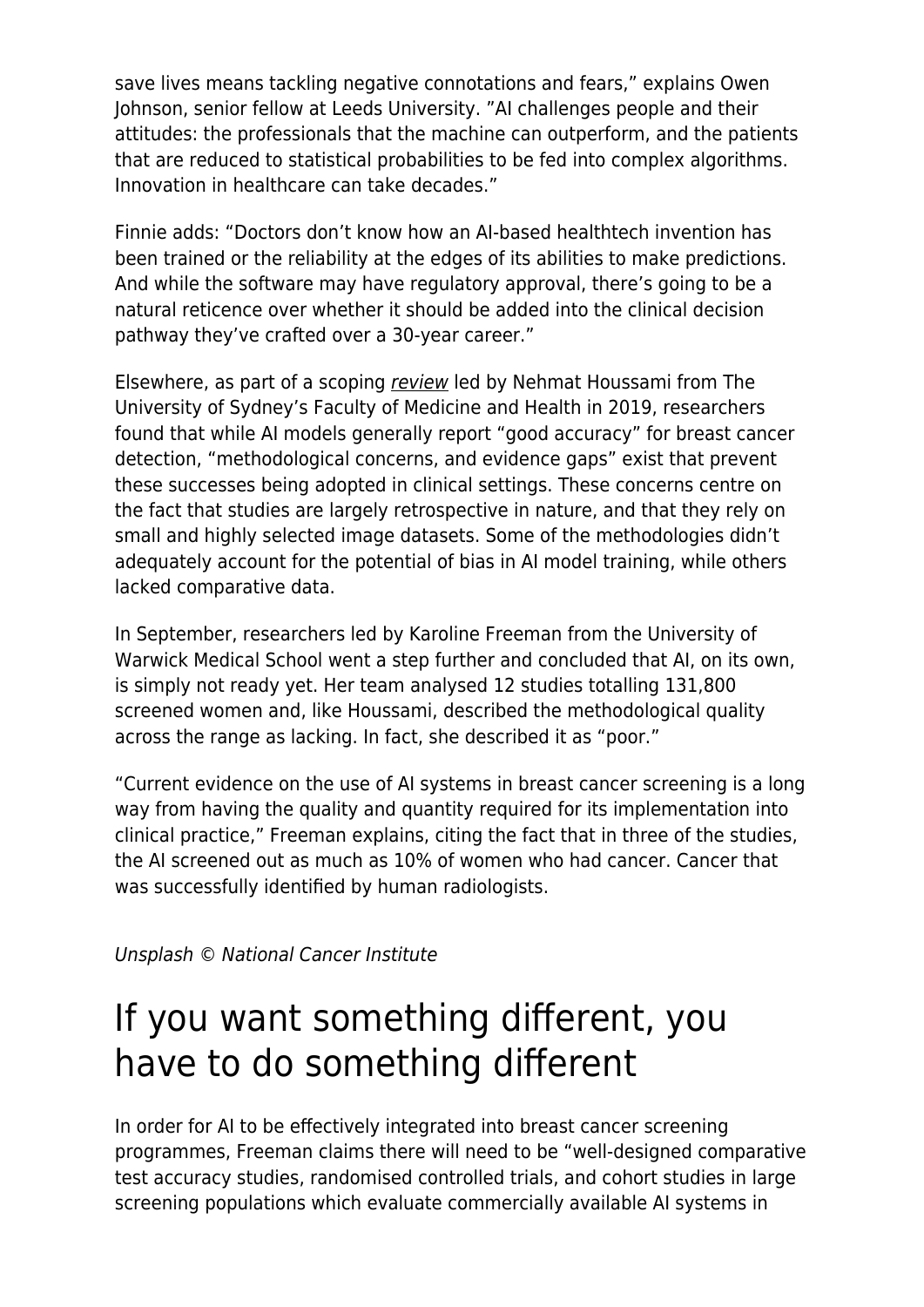combination with radiologists."

In fact, the latter of Freeman's recommendation is key to directly addressing both of the catches in getting AI into clinical use. Instead of focusing on whether AI can (and should) replace radiologists, its potential should be shown in how well it complements its human colleagues. To allay fears, appease regulators, and take AI's potential beyond the technology alone.

This is likely why a number of startups are now taking this approach, including German deeptech firm [Vara](https://www.vara.ai/). Vara has built a solution to the AI in breast cancer screening dilemma from the ground up. It set its overall mission – to catch every deadly cancer early – and built an AI-powered, full-stack platform to achieve it.

"History books are full of AI models that worked retrospectively but failed to show impact prospectively in new settings," according to Jonas Muff, Vara's CEO. "It's not enough to base an AI tool or platform's performance on an average score. Women and their cancers rarely fit neatly into the 'average' conditions and thus AI on its own fails a wide spectrum of subgroups. Instead of an AI plug-in, we've built an end-to-end platform that reimagines the entire clinical workflow.

During development, Vara analysed every step in the breast cancer screening journey to identify the most pressing pain points, almost always in collaboration with radiologists themselves. Its platform attempts to address each of these individual pain points in order to improve the journey as a whole. It uses AI and automation together, but these advanced technologies form just one part of the platform's appeal. Instead of replacing radiologists, it is set up to run alongside them. Instead of retrospectively analysing data, it takes a prospective route.

Vara is one of a small group of tools and platforms that are already in use in clinical settings. It has analysed more than 7M mammograms and is used by 30% of screening units in Germany. Earlier this year, Vara additionally launched screening units in Mexico, and Greece in partnership with healthcare providers on the ground in those regions.

"The Vara platform captures real-world data in clinical use. This includes monitoring AI continuously while providing screening radiologists with key performance metrics. This is an invaluable asset," continues Muff. "For every woman diagnosed via Vara, we can follow the patient pathway beyond screening to truly assess our AI's impact on population health metrics. This creates a good deal of transparency as to how the AI works and how it's impacting screening performance, which in turn helps create a data feedback loop from prospective clinical use, allowing us to constantly improve our AI models"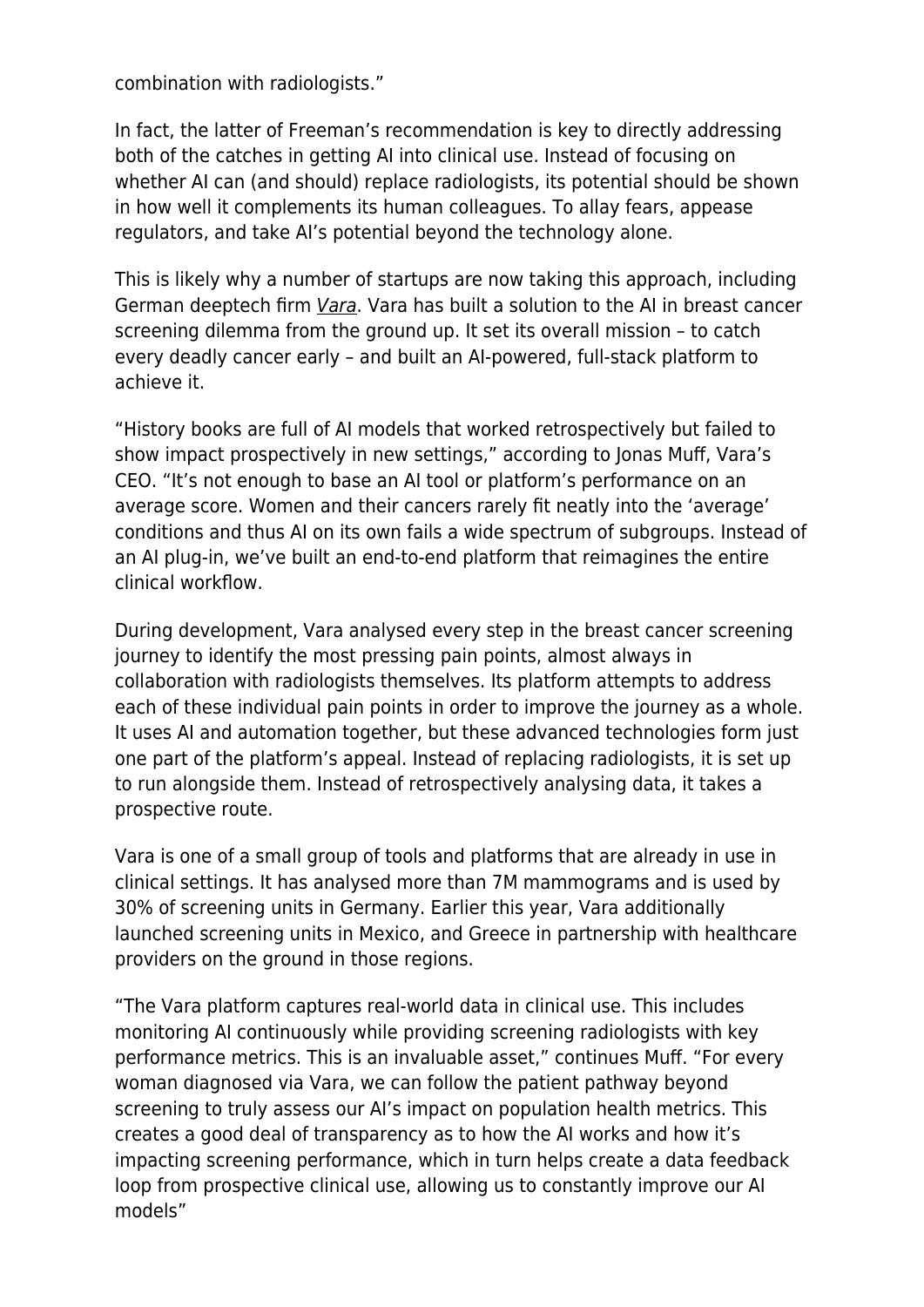### Taking a more global approach

It's outside of Germany, through Vara's partnerships in Mexico and Greece, that talk more to the true, global potential of AI in breast cancer screening generally.

The 90%, five-year survival rate mentioned above only applies to high-income countries. In India, only 66% of patients fight off the disease. In South Africa, this drops as low as 40%. It also just so happens that these countries, alongside many more, don't currently have national, organised and effective screening programmes. There is a widescale and devastating diagnostic gap that results in millions of women being left behind without access to the potentially lifesaving tools their peers in other countries often get for free.

Just as there is a correlation between breast cancer screening and breast cancer survival, there is a correlation between a lack of screening and increased mortality.

While competing with the same liability, regulatory and perception hurdles as high-income regions, these countries have their own, nuanced barriers to break through. They don't typically have the money to invest in screening infrastructure. They don't have the technology to power it and they don't have the resources, including the required number of trained radiologists to drive these programmes.

This is where AI can come into its own. It can reduce the costs involved in running screening programmes, support the lower numbers of trained radiologists, and help health systems better manage their scarce resources.

"Most modern AI solutions promise to reduce costs for those healthcare providers and systems that already have the infrastructure in place – those that are already running screening at high volumes," Muff adds. "Yet technology's power lies in democratising access to such benefits. Increasing access to effective breast cancer screening to women should be the starting point, not an afterthought."

Vara's platform, as part of its "catching deadly cancers early" mission, was